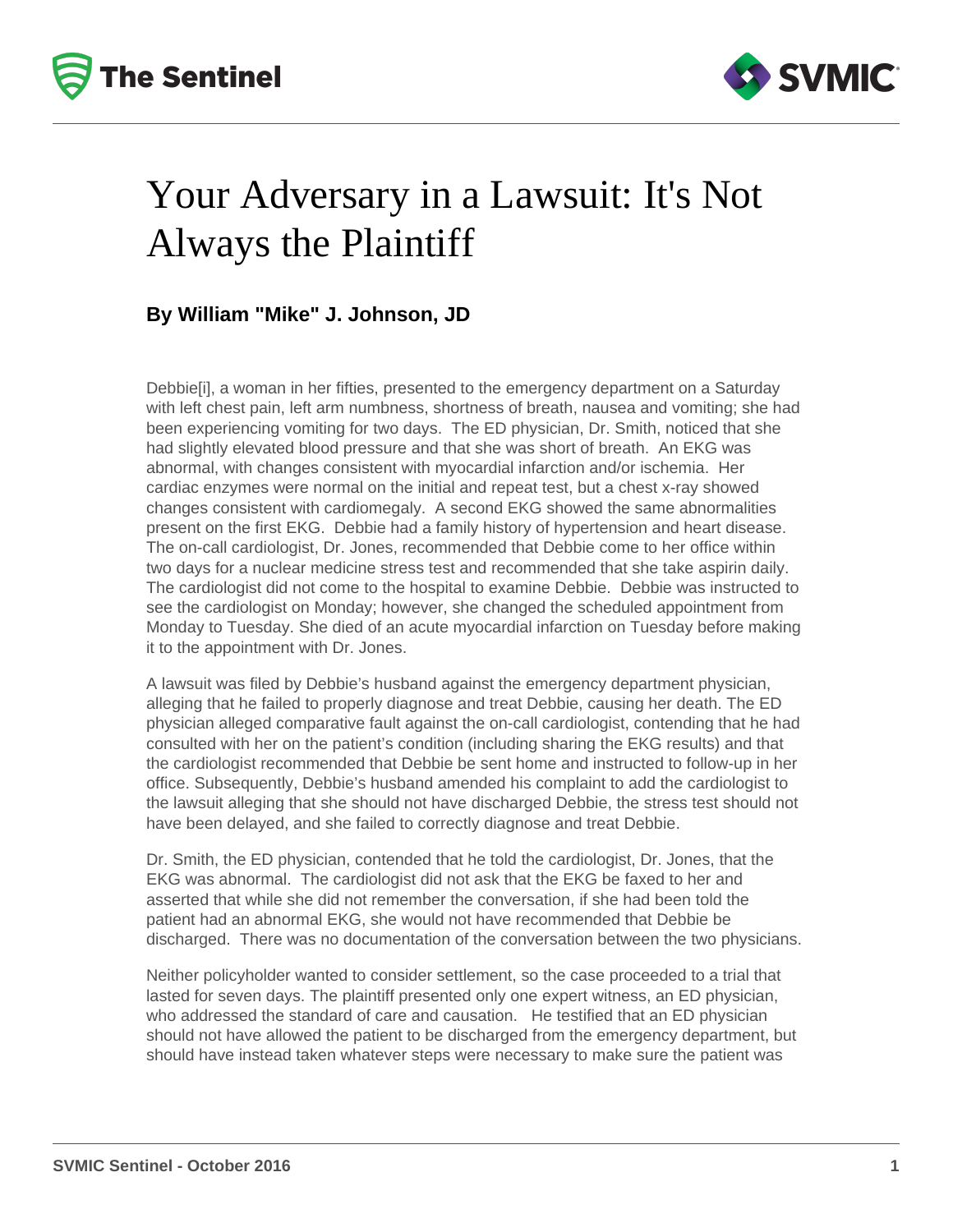



admitted or at the least should have demanded that the cardiologist make an in-person examination. This expert witness was not particularly strong or impressive.

Ironically, the defendant physicians arrayed multiple experts to testify against each other, and these experts were stronger witnesses than the plaintiff's expert (and helped the plaintiff's case). The defendant ED physician presented one ED expert and two cardiology experts along with his own testimony. One cardiology expert testified that Dr. Jones, the cardiologist, was required by the standard of care to personally review the EKG or go to the hospital to see the patient. Dr. Smith's other cardiology expert testified that Dr. Smith was within the standard of care by discharging the patient after consulting with Dr. Jones. Dr. Smith was a good witness on his own behalf.

Dr. Jones presented two ED experts against Dr. Smith in addition to her own testimony. One ED expert testified that Dr. Smith should have admitted the patient or asked Dr. Jones to come to the hospital to see the patient. Dr. Jones' other ED expert was also critical of Dr. Smith. Dr. Jones' testimony was not very compelling due largely to the fact that she did not remember the call from Dr. Smith.

The plaintiff in this case had his work largely done for him as each physician introduced testimony against the other. "Finger-pointing" further created the danger that confidence in one or both physicians would be eroded such that a jury could be angered or that the jury would find against both physicians. Ultimately, a jury awarded a substantial verdict against only Dr. Jones, the cardiologist, but did not find against the ED physician.

Expert reviewers had concerns about the care of both physicians. They had increased risk due to the fact that one physician was not physically present and the patient's condition and treatment was being relayed and coordinated by phone. If Debbie's EKG had been faxed to the cardiologist, there would have been less room for error or misinterpretation. Thorough and careful documentation by both physicians would have been helpful, particularly to the cardiologist who did not remember the conversation concerning Debbie's condition and discharge. It can be expected that a jury will give more weight to the testimony of a physician who testifies unequivocally and emphatically as to his/her treatment than one whose memory is not as clear and whose thought process was not documented.

When a medical malpractice lawsuit involves more than one physician, challenging dynamics can result which increase the complexity of defending the case and the exposure for all involved. Lawsuits are not static and include many variables. The prospects of each party may change as the case progresses through discovery. For example, the risk of going to trial may increase or decrease and opportunities for resolution may become more or less favorable or not materialize at all. Unfortunately, hindsight is 20/20 in these cases. And it may be even sharper than 20/20 when a fellow provider casts blame.

[i] Names have been changed